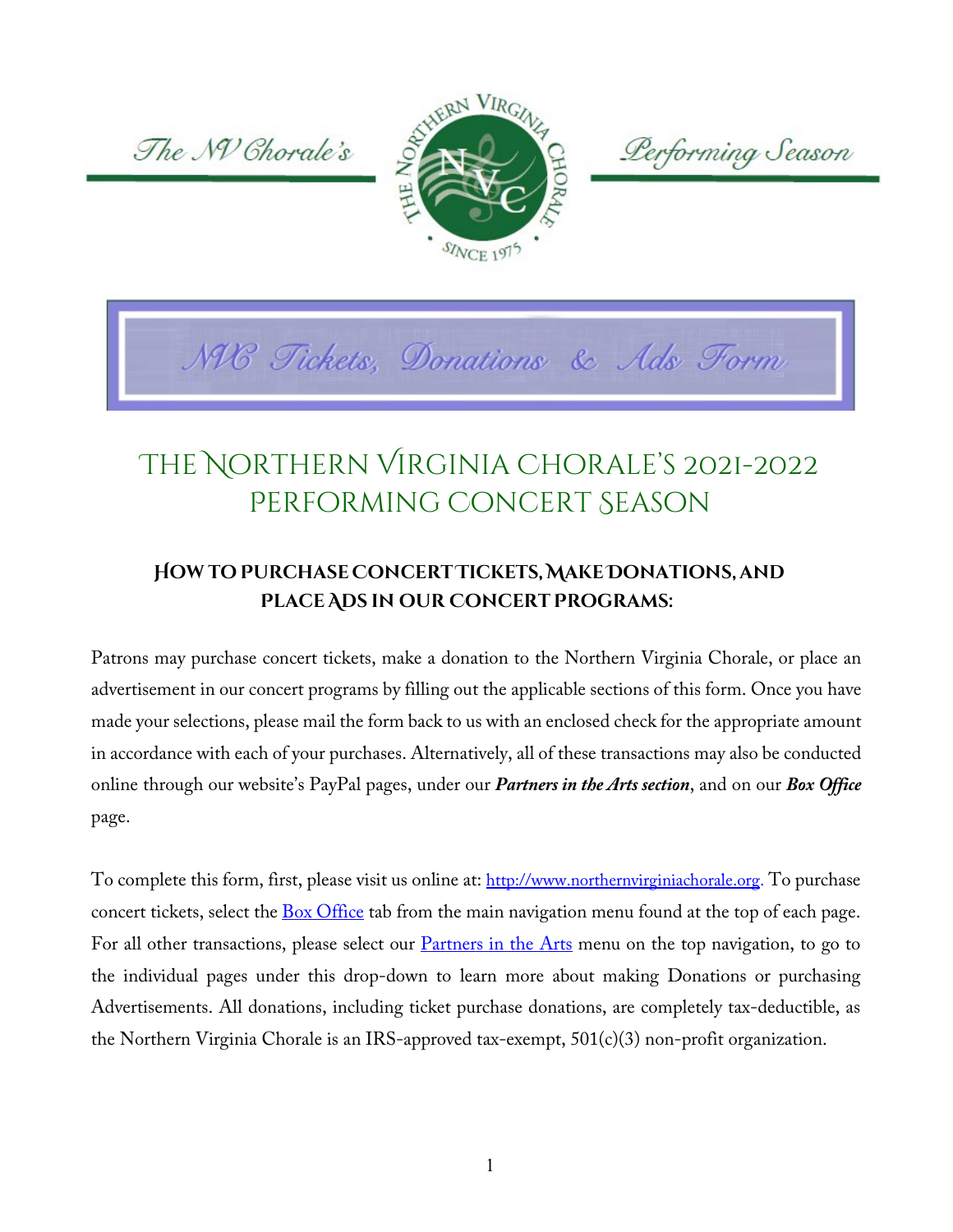------------------------------------------------------------------------------------------------

| Please enter your personal information below:                                                                                                                                                                                  |        |  |  |
|--------------------------------------------------------------------------------------------------------------------------------------------------------------------------------------------------------------------------------|--------|--|--|
| Name: Name and the set of the set of the set of the set of the set of the set of the set of the set of the set of the set of the set of the set of the set of the set of the set of the set of the set of the set of the set o |        |  |  |
| Address:                                                                                                                                                                                                                       |        |  |  |
| Phone:                                                                                                                                                                                                                         | Email: |  |  |

# **Section I: Concert Ticket Prices**

 Advanced ticket availability for each concert expires at midnight, preceding the day of the concert. Tickets may be purchased online in advance, or by completing and mailing this form. Our Ticket prices are outlined below for Adult, Student and Full Season concert tickets. *(Ticket prices may be subject to change in the future.)* 

### T**icket prices for our 2021-2022 Season:**

 *Ticket prices will be offered at the following prices:*

- Adult ~ \$20.00 (\*purchased in advance) ~ (\$25 *at the door*)
- Student (12-24 years) ~ \$10.00 Children under 12 ~ attend free
- Full-Season Ticket Pass *(to all three concerts)* ~ \$50.00

#### *\* An important note regarding our upcoming Concert Season and Ticket Purchases*

Due to the current COVID restrictions, our full concert schedule is not yet available. However, the Chorale anticipates being able to offer three concerts during the 2021-22 Performing Season; one during the fall term, and two in the spring. Please visit our *[Season Performance](http://www.northernvirginiachorale.org/season-schedule) Schedule page* for more updated information on our full concert schedule and future ticket availability for our concerts as the fall season approaches. Tickets to our spring concert, *"American Landscapes"* will be available at a date to be determined in 2022. We anticipate being able to resume performances and rehearsals by September of 2021.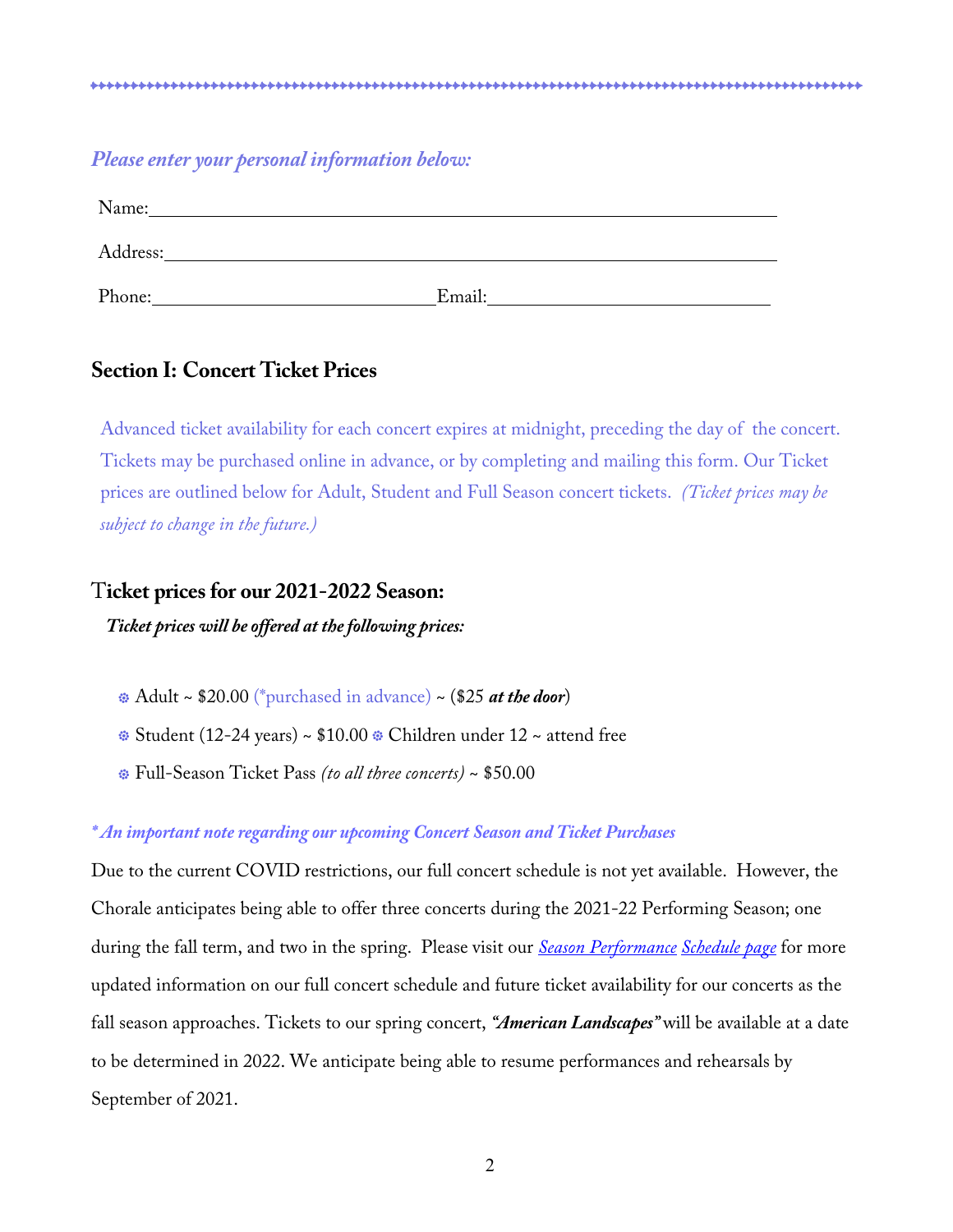## **Concert Choices:**

*Please review the following choices to make your concert selections, using this form.*

(Please place  $a \vee$  check mark next to your concert choices below):

Annual Holiday Concert ~ (Title to be announced)

**\* Date**: TBD **in December of 2021**

Masterworks Concert ~ (Title to be announced)

**\* Date**: TBD in March of 2022

*"American Landscapes"* ~ Our Annual Spring Dessert Concert

**\* Date:** TBD in May of 2022

| <b></b><br>Ш<br><b>TICKETS:</b><br>$\mathbf{u}$                                    |  |  |
|------------------------------------------------------------------------------------|--|--|
| a<br>I<br>No. of Advance Adult Tickets: $x $20.00 =$                               |  |  |
| Ш<br>No. of Advance Student Tickets: $x $10.00 =$<br>I                             |  |  |
| a<br>M<br>No. of Full Season Tickets $\sim$ to all 3 concerts: $\propto$ \$50.00 = |  |  |
| ı,<br>$Total No of Tickets =$ Total Purchase Cost $\frac{1}{2}$ =                  |  |  |

## **Section II: Donation Categories**

We offer the following Donation levels:

*\* Each level provides various benefits as outlined in the [Donations](http://www.northernvirginiachorale.org/partners-in-the-arts/donations) section of our website.*

- Gold Level \$500 and above
- Silver Level: \$250 \$499
- **Bronze Level: \$25 \$249**

Please indicate whether you would like to have your name listed in our concert programs, by checking the appropriate selection below: Please list my name **\_\_\_\_\_\_** Please *do not* list my name

-----------------------------------------------------------------------------------------------------------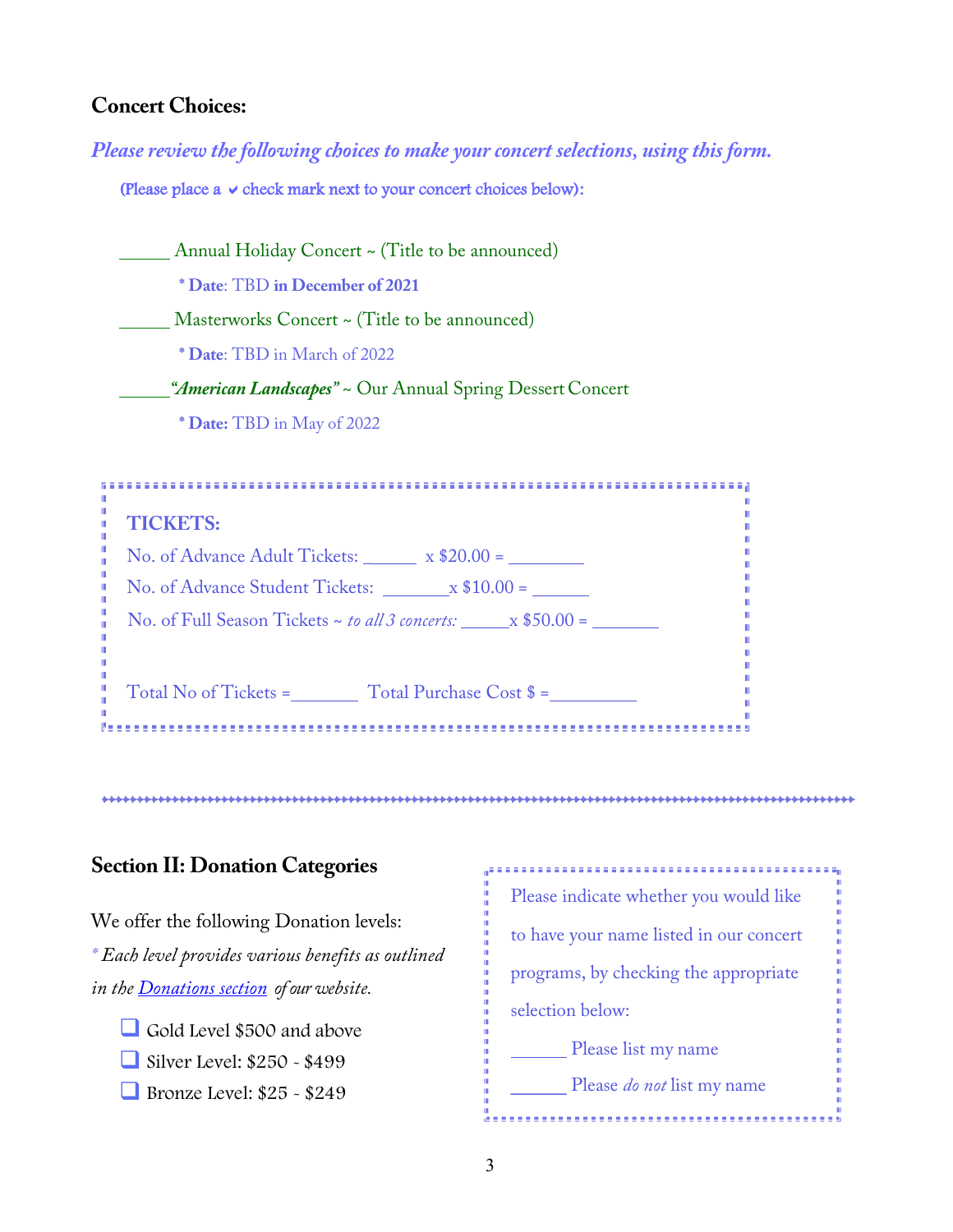# **Section III: Advertising Options:**

 *Please follow the steps outlined below, to place an advertisement in our printed concert programs.*

#### **I would like to advertise in the NVC Concert Program with a:**

 **(Please place a**  $\vee$  check mark next to your choice below):

| <b>Cover Ad at:</b> $7" \times 4"$ • <b>Cost:</b> \$250.00 for one of these spaces: |
|-------------------------------------------------------------------------------------|
| • Front inside cover • Back inside cover or • Back cover                            |
| Full page Ad at 7" x 4" • Cost: \$150.00                                            |
| Half-page Ad at 3" x 4" • Cost: \$75.00                                             |
| Business card sized Ad • Cost: \$45.00                                              |

# *Please complete your business information:*

| Business/Name: |        |
|----------------|--------|
| Address:       |        |
| Phone:         | Email: |

# **Payments:**

Include a check for your ad made payable to: *"Northern Virginia Chorale"* together with this form. If you prefer, you may send your ad images and copy by email to us in one of the preferred electronic formats, with the word, *"Advertisement"* in the subject line. TIFF & PDF file formats are preferred over JPG and PNG, as they are scalable.

You may also make your payment on the *[Advertisements page](http://www.northernvirginiachorale.org/partners-in-the-arts/advertisements)* of our website, using our **PayPalsystem,** if this is easier than sending us a check. Alternatively if you prefer, you may forward your ad images to us by email, and then use this form to submit your payment and ad copy with a check.

**\*** *Please note:* Your purchase for an advertisement should be submitted at least two (2) weeks prior to an upcoming concert date, to be included in that concert's program. *However, all advertisements will be includedin* f*ollowingthree,consecutive,concertprograms, regardless ofwhen they are submitted.*